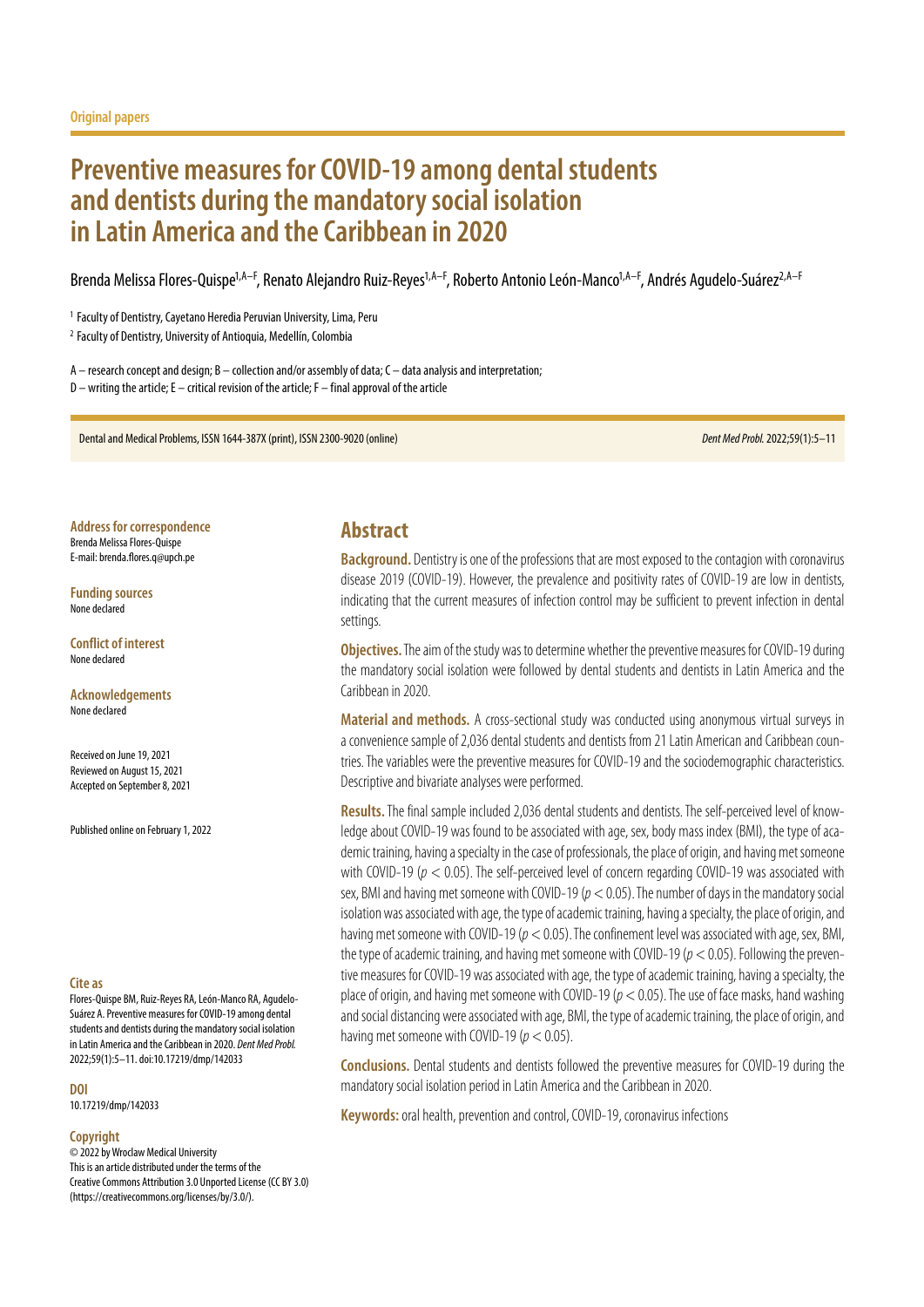## **Introduction**

At the end of December 2019, the Chinese Ministry of Health notified the World Health Organization (WHO) about numerous cases of pneumonia of unknown etiology in Wuhan, China.<sup>1,2</sup> On January 7, 2020, the causative agent of this enigmatic pneumonia was identified as a novel coronavirus (2019-nCoV) by analyzing a throat swab taken from one of these patients.<sup>2,3</sup> The Coronavirus Study Group named this pathogen "severe acute respiratory syndrome coronavirus 2 (SARS-CoV-2)",<sup>2,4</sup> and the WHO named the disease caused by the virus "coronavirus disease 2019 (COVID-19)".<sup>2,5</sup> The WHO declared the SARS-CoV-2 outbreak a public health emergency of international concern (PHEIC) on January 30, 2020.<sup>2,5</sup>

There continues to be uncertainty regarding the propagation mechanism; 2019-nCoV uses the same receptor as SARS-CoV – angiotensin-converting enzyme 2 (ACE2). The principal mechanism of infection is via aerosol transmission by person-to-person contact, which occurs by respiratory droplets, but it can also be transmitted by the contaminated hands or surfaces. Transmission is possible for approx. 8 days since the occurrence of symptoms.<sup>6</sup> Patients may still have a positive pharyngeal smear result for several weeks after symptoms resolve.6 The most common symptoms are cough, the shortness of breath, chest pain or pressure, a high fever (over 38°C), a sore throat, diarrhea, headache, muscle or joint pain, fatigue, and the loss of sense of taste and smell.<sup>7</sup> The pandemic unleashed by COVID-19 has changed people's lifestyles due to the ease of transmission and its high mortality rate in geriatric patients and patients with pre-existing diseases. The main measures to combat the virus are vaccination, standard preventive measures, such as the use of masks and social distancing, and timely treatment for those with symptoms. Countries have adopted different forms of mandatory social isolation, making it difficult for people to enjoy normal daily life and free movement while impacting education and the economy.8 The pandemic has also had a major psychological impact by adding to the prevalence of anxiety and depression in the general population, which is increased in people with chronic diseases and, especially, in health care workers, who are constantly under stressful conditions.<sup>9</sup>

Dentistry is one of the professions with the greatest exposure to COVID-19.<sup>10</sup> This is due to the fact that the surfaces of both dental units and the contaminated materials act as major sources of infection during daily clinical practice for both the patient and the professional, especially with the use of rotary equipment.<sup>11,12</sup> However, the American Dental Association (ADA) reported that the prevalence and positivity rates of COVID-19 were low in dentists, indicating that the present measures of infection control may be sufficient to minimize risk in dental environment.13 Among the measures adopted for dental practices during the pandemic is the use of personal protective equipment (PPE), which consists of face shields, glasses, masks, gloves, one-piece uniforms, caps, and disposable boots.14 At the beginning of the pandemic, treatment for health emergencies only was ordered, following the established protection protocols.15

In Latin America and the Caribbean, the first country to have case reports was Brazil on February 25, 2020.16 In a matter of weeks, countries across the region closed their borders and imposed restrictions. The response of many Latin America and Caribbean countries has not been entirely favorable, observing cases in which there are not enough ventilators to meet patient demand. As of January 13, 2021, a total of 16,724,800 cases of COVID-19 had been registered in Latin America and the Caribbean. Among the countries most affected are Brazil, Colombia, Argentina, Mexico, Peru, and Chile.17 For this reason, various investigations have been carried out to analyze the impact of COVID-19 on dentists in this region.<sup>18</sup>

The aim of the study was to discuss the preventive measures for COVID-19 during the mandatory social isolation period among dental students and dentists in Latin America and the Caribbean in 2020.

# **Material and methods**

### **Design, data collection and setting**

A cross-sectional study was conducted based on the anonymous virtual surveys targeted at dental students and dentists aged 18–71 from 21 countries in Latin America and the Caribbean (Argentina, Bolivia, Brazil, Chile, Colombia, Costa Rica, Dominica, Ecuador, El Salvador, Grenada, Guatemala, Honduras, Mexico, Nicaragua, Panama, Paraguay, Peru, Puerto Rico, Dominican Republic, Uruguay, and Venezuela). The information was organized by the Faculty of Dentistry of the University of Antioquia, Medellín, Colombia, in an Excel database with the records of another survey-based original study.18 The survey was designed on the Google Forms platform. Due to time restrictions, a pilot study was carried out with a sample of only 30 participants to evaluate internal consistency and completion time; this is a limitation of the study. The survey was available online and distributed digitally between March and August 2020. It collected the sociodemographic data and incorporated questions about the COVID-19 pandemic. It is important to mention that, for this study in particular, the records of all dental students and dentists from Latin America and the Caribbean were evaluated. Records that did not include all the study variables were discarded, so a final sample of 2,036 records was obtained.

### **Variables**

The self-perceived level of knowledge about COVID-19 and the self-perceived level of concern regarding COVID-19 were measured using a Likert 1-10 scale,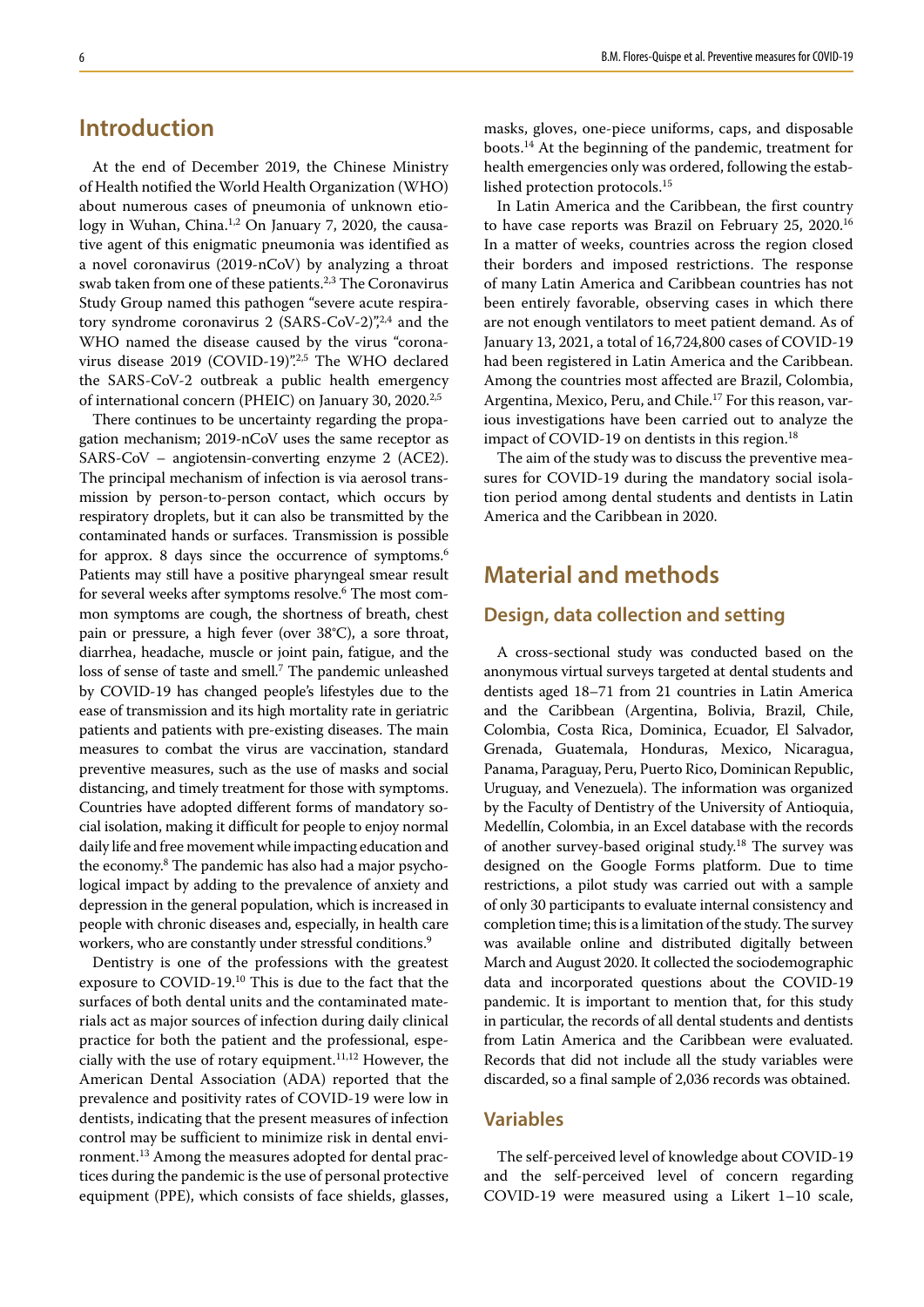where 1 is the lowest rating and 10 is the highest. The number of days in the mandatory social isolation was measured in days, and the confinement level was categorized into "I have not gone out any day", "I have gone out very little", "I have gone out frequently", and "I have gone out every day". Whether the participants followed the preventive measures for COVID-19 was categorized into 'never', 'rarely', 'sometimes', 'usually', and 'always'. The use of face masks, hand washing and social distancing were evaluated with the yes/no options.

The sociodemographic characteristics were age, sex and the body mass index (BMI). The survey also determined the type of academic training, specialty, the location of origin (grouped in Mexico, Central America, the Caribbean together, and South America), whether the participants had met someone with COVID-19, and the COVID-19 information media.

#### **Statistical analysis**

A descriptive analysis of the variables was carried out. Subsequently, the use of non-parametric tests was determined using the Kolmogorov–Smirnov test. The Mann– Whitney *U* test was applied for dichotomous variables and the Kruskal–Wallis test was used for polytomous variables in the case of quantitative variables. For the qualitative variables, the  $\chi^2$  test for trend was used for ordinal scales. The study had a confidence level of 95% and *p* < 0.05 was considered to be statistically significant for all tests. The IBM SPSS Statistics for Windows software, v. 25.0 (IBM Corp., Armonk, USA) was used for the statistical analysis.

### **Results**

The most frequently selected age range was 25–34 years at 36.79% (*n* = 749). There was a female predominance at 70.38% (*n* = 1,433). In relation to BMI, 62.41% (*n* = 1242) of the participants were at their normal weight. The majority were dentists at 64.44% (*n* = 1,312), of which 69.59% (*n* = 913) had a specialty. South America accounted for 91.94% ( $n = 1,872$ ) of the respondents. In terms of contact,  $48.43\%$  ( $n = 986$ ) had met someone with COVID-19, and 97.00%  $(n = 1,975)$  received their COVID-19 information through virtual media. According to the selfperceived level of knowledge about COVID-19, the median (*Me*) was 8.00 (quartile 1 (*Q1*)–quartile 3 (*Q*3): 7.00–8.00). The self-perceived level of concern regarding COVID-19 presented *Me* = 8.00 (7.00–10.00). The median number of days in the mandatory social isolation was 60.00 (55.00–72.00) and 79.27% (*n* = 1,614) reported having gone out very little outside their confinement. As for following the preventive measures for COVID-19, 69.74%  $(n = 1,420)$  reported that they always followed them; 91.16% ( $n = 1,856$ ) used face masks and employed hand washing and social distancing (Table 1).

| Table 1. Characteristics of dental students and dentists during |  |  |
|-----------------------------------------------------------------|--|--|
| the mandatory social isolation ( $N = 2,036$ )                  |  |  |

|                                                          | Variable                                     | Value               |  |  |
|----------------------------------------------------------|----------------------------------------------|---------------------|--|--|
|                                                          | $M + SD$                                     | 32.69 ±11.76        |  |  |
| Age                                                      | $18 - 24$                                    | 606 (29.76)         |  |  |
| [years]                                                  | $25 - 34$                                    | 749 (36.79)         |  |  |
|                                                          | $\geq$ 35                                    | 681 (33.45)         |  |  |
|                                                          | male                                         | 603 (29.62)         |  |  |
| Sex                                                      | female                                       | 1,433 (70.38)       |  |  |
|                                                          | underweight                                  | 83 (4.17)           |  |  |
| $BM^* (N = 1,990)$                                       | normal                                       | 1,242 (62.41)       |  |  |
| [kg/m <sup>2</sup> ]                                     | overweight                                   | 531 (26.68)         |  |  |
|                                                          | obesity                                      | 134 (6.73)          |  |  |
| Type of academic                                         | dental student                               | 724 (35.56)         |  |  |
| training                                                 | dentist                                      | 1,312 (64.44)       |  |  |
|                                                          | yes                                          | 913 (69.59)         |  |  |
| Specialty# ( $N = 1,312$ )                               | no                                           | 399 (30.41)         |  |  |
| Place of origin                                          | Mexico, Central America<br>and the Caribbean | 164 (8.06)          |  |  |
|                                                          | South America                                | 1,872 (91.94)       |  |  |
| Met someone                                              | yes                                          | 986 (48.43)         |  |  |
| with COVID-19                                            | no                                           | 1,050 (51.57)       |  |  |
| COVID-19                                                 | traditional                                  | 61 (3.00)           |  |  |
| information media                                        | virtual                                      | 1,975 (97.00)       |  |  |
| Self-perceived level<br>of knowledge<br>about COVID-19   | $Me (Q1 - Q3)$                               | $8.00(7.00 - 8.00)$ |  |  |
| Self-perceived level<br>of concern regarding<br>COVID-19 | $Me (Q1 - Q3)$                               | 8.00 (7.00-10.00)   |  |  |
| Number of days in<br>the mandatory social<br>isolation   | $Me (Q1 - Q3)$                               | 60.00 (55.00-72.00) |  |  |
|                                                          | I have not gone out any day                  | 214 (10.51)         |  |  |
| Confinement level                                        | I have gone out very little                  | 1,614 (79.27)       |  |  |
|                                                          | I have gone out frequently                   | 117(5.75)           |  |  |
|                                                          | I have gone out every day                    | 91 (4.47)           |  |  |
|                                                          | never                                        | 2(0.10)             |  |  |
| Following the                                            | rarely                                       | 6(0.29)             |  |  |
| preventive measures                                      | sometimes                                    | 47 (2.31)           |  |  |
| for COVID-19                                             | usually                                      | 561 (27.55)         |  |  |
|                                                          | always                                       | 1,420 (69.74)       |  |  |
| Use of face masks,                                       | yes                                          | 1,856 (91.16)       |  |  |
| hand washing and<br>social distancing                    | no                                           | 180 (8.84)          |  |  |

Unless marked otherwise, data presented as number (percentage) (*n* (%)). BMI – body mass index; *M* – mean; *SD* – standard deviation; *Me* – median; *Q1* – quartile 1; *Q3* – quartile 3; COVID-19 – coronavirus disease 2019; # # responses with missing values.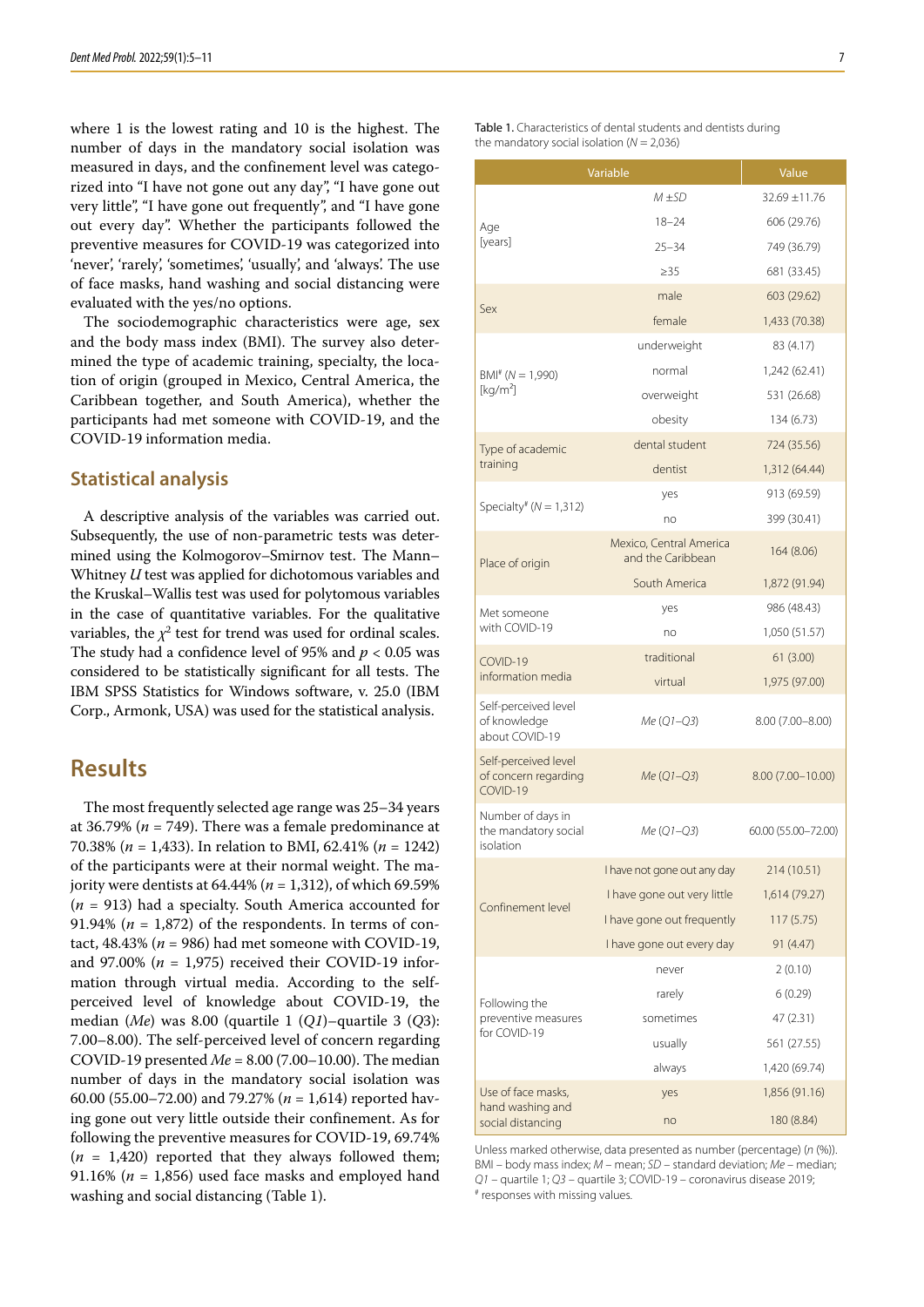The self-perceived level of knowledge about COVID-19 was associated with age ( $p < 0.001$ ), sex ( $p = 0.024$ ), BMI  $(p = 0.038)$ , the type of academic training  $(p < 0.001)$ , having a specialty in the case of professionals ( $p = 0.035$ ), the place of origin ( $p < 0.001$ ), and having met someone with COVID-19 ( $p < 0.001$ ). The self-perceived level of concern regarding COVID-19 was associated with sex  $(p < 0.001)$ , BMI ( $p = 0.039$ ) and having met someone with COVID-19 ( $p < 0.001$ ) (Table 2).

## **Discussion**

COVID-19 is spread mainly person-to-person, most often by inhaling particles that are spread by an infected person. Therefore, vaccination and the monitoring of preventive measures are essential, especially in highly exposed professionals like dentists.19,20 The knowledge about COVID-19 was associated with all variables except the COVID-19 information media. Kinariwala et al. found

Table 2. Knowledge and concern regarding coronavirus disease 2019 (COVID-19) of dental students and dentists during the mandatory social isolation (*N* = 2,036)

| Variable                               |                                           | Self-perceived level<br>of knowledge about COVID-19 | $p$ -value         | Self-perceived level of concern<br>regarding COVID-19 | $p$ -value           |  |
|----------------------------------------|-------------------------------------------|-----------------------------------------------------|--------------------|-------------------------------------------------------|----------------------|--|
|                                        | $18 - 24$                                 | $7.00(6.00 - 8.00)$                                 |                    | $9.00(7.00 - 10.00)$                                  | 0.195 <sup>‡</sup>   |  |
| Age<br>[years]                         | $25 - 34$                                 | 7.00 (7.00-8.00)                                    | $< 0.001**$        | 8.00 (7.00-10.00)                                     |                      |  |
|                                        | $\geq$ 35                                 | 8.00 (7.00-9.00)                                    |                    | 8.00 (7.00-10.00)                                     |                      |  |
|                                        | male                                      | 8.00 (7.00-9.00)                                    | $0.024^{+*}$       | $8.00(6.00 - 10.00)$                                  | $< 0.001^{+*}$       |  |
| Sex                                    | female                                    | 8.00 (7.00-8.00)                                    |                    | $9.00(7.00 - 10.00)$                                  |                      |  |
|                                        | underweight                               | 7.00 (6.00-8.00)                                    |                    | 8.00 (7.00-10.00)                                     | $0.039**$            |  |
| $BM^*$ ( $N = 1,990$ )                 | normal                                    | $8.00(6.00 - 8.00)$                                 | $0.038^{+*}$       | 8.00 (7.00-10.00)                                     |                      |  |
| [kq/m <sup>2</sup> ]                   | overweight                                | 8.00 (7.00-8.00)                                    |                    | 8.00 (7.00-10.00)                                     |                      |  |
|                                        | obesity                                   | 8.00 (7.00-9.00)                                    |                    | $9.00(8.00 - 10.00)$                                  |                      |  |
| Type of academic<br>training           | dental student                            | $7.00(6.00 - 8.00)$                                 | $< 0.001^{+*}$     | $9.00(7.00 - 10.00)$                                  | $0.129^{+}$          |  |
|                                        | dentist                                   | 8.00 (7.00-8.00)                                    |                    | $8.00(7.00 - 10.00)$                                  |                      |  |
| Specialty <sup>#</sup> ( $N = 1,312$ ) | yes                                       | 8.00 (7.00-9.00)                                    | $0.035^{+*}$       | 8.00 (7.00-10.00)                                     | $0.922$ <sup>+</sup> |  |
|                                        | no                                        | 8.00 (7.00-8.00)                                    |                    | 8.00 (7.00-10.00)                                     |                      |  |
|                                        | Mexico, Central America and the Caribbean | 8.00 (7.00-9.00)                                    | $< 0.001^{+*}$     | 8.50 (7.00-10.00)                                     |                      |  |
| Place of origin                        | South America                             | 8.00 (7.00-8.00)                                    |                    | $8.00(7.00 - 10.00)$                                  | $0.782^{+}$          |  |
| Met someone<br>with COVID-19           | yes                                       | 8.00 (7.00-8.00)                                    | $< 0.001^{+*}$     | $9.00(7.00 - 10.00)$                                  | $< 0.001^{+*}$       |  |
|                                        | no                                        | 7.00 (6.00-8.00)                                    |                    | 8.00 (7.00-10.00)                                     |                      |  |
| COVID-19                               | traditional                               | 8.00 (7.00-8.00)                                    | 0.849 <sup>†</sup> | 8.00 (7.00-10.00)                                     | 0.390 <sup>†</sup>   |  |
| information media                      | virtual                                   | 8.00 (7.00-8.00)                                    |                    | 8.00 (7.00-10.00)                                     |                      |  |

Data presented as Me (Q1-Q3). <sup>#</sup> responses with missing values; <sup>†</sup> Mann-Whitney U test; <sup>‡</sup> Kruskal-Wallis test; \* statistically significant.

The number of days in the mandatory social isolation was associated with age ( $p < 0.001$ ), the type of academic training ( $p = 0.030$ ), having a specialty  $(p < 0.001)$ , the place of origin ( $p = 0.005$ ), and having met someone with COVID-19 ( $p < 0.001$ ). The confinement level was associated with age ( $p < 0.001$ ), sex ( $p < 0.001$ ), BMI ( $p < 0.001$ ), the type of academic training ( $p < 0.001$ ), and having met someone with COVID-19 ( $p = 0.002$ ) (Table 3).

Following the preventive measures for COVID-19 was associated with age (*p* < 0.001), the type of academic training ( $p < 0.001$ ), having a specialty ( $p = 0.004$ ), the place of origin ( $p = 0.011$ ), and having met someone with COVID-19 ( $p < 0.001$ ). The use of face masks, hand washing and social distancing were associated with age ( $p < 0.001$ ), BMI ( $p < 0.001$ ), the type of academic training  $(p < 0.001)$ , the place of origin  $(p = 0.003)$ , and having met someone with COVID-19 (*p* = 0.002) (Table 4).

an association between knowledge and age, in which the older group had significantly greater knowledge.<sup>21</sup> The tendency for older people to have more knowledge about the issues concerning COVID-19 may be due to the fact that older dentists are more aware of the need to continue education courses about infection control. As to the selfperceived level of concern regarding COVID-19, there was an association with sex and BMI, and it was lesser in those who did not meet anybody with COVID-19. It is important to keep in mind that the level of concern regarding COVID-19 is a subjective assessment that respondents provided on a Likert scale, in which the lowest value indicates no concern and the highest value represents great concern. This concern can be the cause of anxiety; Martina et al. found a relationship between concern and anxiety, with the majority of the concerned respondents being female and those at risk of treating a patient with a cough or suspected of being infected with COVID-19.<sup>22</sup> In the case of BMI, scientific evidence has shown that obesity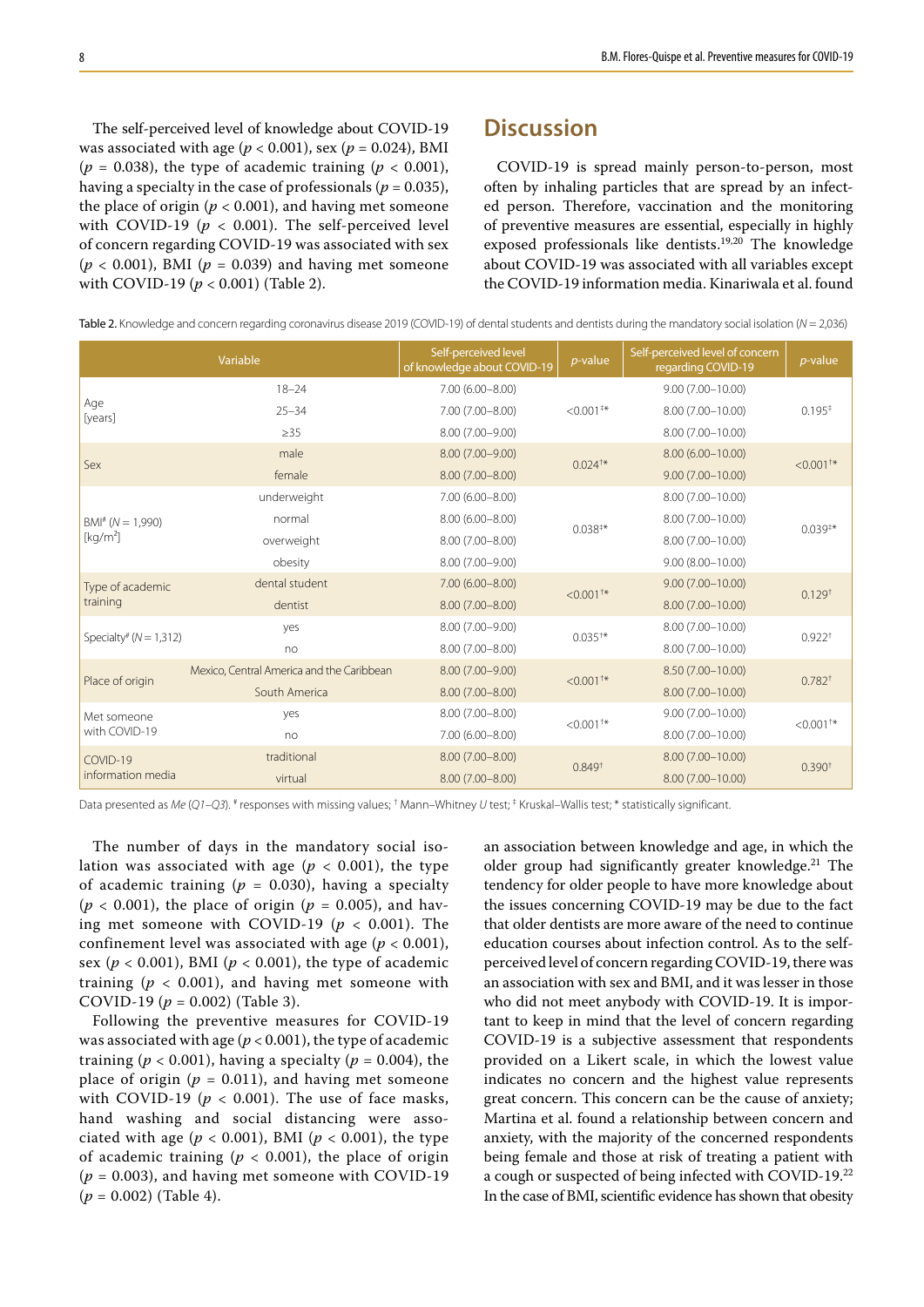| Variable                      |                                              | Number of days<br>in the mandatory | <i>p</i> -value    | <b>Confinement level</b><br>n(%) |                                |                               |                              |                         |
|-------------------------------|----------------------------------------------|------------------------------------|--------------------|----------------------------------|--------------------------------|-------------------------------|------------------------------|-------------------------|
|                               |                                              | social isolation<br>$Me (Q1 - Q3)$ |                    | I have not gone<br>out any day   | I have gone<br>out very little | I have gone<br>out frequently | I have gone<br>out every day | $p$ -value              |
|                               | $18 - 24$                                    | 60.00 (60.00-70.00)                |                    | 123 (20.30)                      | 426 (70.30)                    | 46 (7.59)                     | 11(1.82)                     |                         |
| Age<br>[years]                | $25 - 34$                                    | 60.00 (47.00-70.00)                | $< 0.001**$        | 50 (6.68)                        | 621 (82.91)                    | 44 (5.87)                     | 34 (4.54)                    | $< 0.001$ <sup>§*</sup> |
|                               | $\geq$ 35                                    | 61.00 (56.00-85.00)                |                    | 41(6.02)                         | 567 (83.26)                    | 27 (3.96)                     | 46 (6.75)                    |                         |
|                               | male                                         | 60.00 (50.00-70.00)                |                    | 38 (6.30)                        | 482 (79.93)                    | 51 (8.46)                     | 32 (5.31)                    | $< 0.001$ §*            |
| Sex                           | female                                       | 60.00 (55.00-72.00)                | 0.082 <sup>†</sup> | 176 (12.28)                      | 1,132 (79.00)                  | 66 (4.61)                     | 59 (4.12)                    |                         |
|                               | underweight                                  | 60.00 (60.00-70.00)                |                    | 14 (16.87)                       | 65 (78.31)                     | 4(4.82)                       | 0(0.00)                      | $< 0.001$ §§*           |
| $BMI^* (N = 1,990)$           | normal                                       | 60.00 (54.00-70.00)                | $0.171*$           | 144 (11.59)                      | 974 (78.42)                    | 75 (6.04)                     | 49 (3.95)                    |                         |
| [kq/m <sup>2</sup> ]          | overweight                                   | 60.00 (54.00-75.00)                |                    | 37 (6.97)                        | 436 (82.11)                    | 28 (5.27)                     | 30 (5.65)                    |                         |
|                               | obesity                                      | 61.00 (54.00-85.00)                |                    | 13 (9.70)                        | 101 (75.37)                    | 8(5.97)                       | 12 (8.96)                    |                         |
| Type of academic              | dental student                               | 60.00 (60.00-70.00)                |                    | 128 (17.68)                      | 525 (72.51)                    | 60 (8.29)                     | 11(1.52)                     | $< 0.001$ §*            |
| training                      | dentist                                      | 60.00 (52.00-75.00)                | $0.030^{+*}$       | 86 (6.55)                        | 1,089 (83.00)                  | 57 (4.34)                     | 80 (6.10)                    |                         |
| Specialty# $(N = 1,312)$      | yes                                          | 60.00 (54.00-80.00)                | $< 0.001^{+*}$     | 57 (6.24)                        | 767 (84.01)                    | 41 (4.49)                     | 48 (5.26)                    | 0.213 <sup>6</sup>      |
|                               | no                                           | 60.00 (50.00-70.00)                |                    | 29 (7.27)                        | 322 (80.70)                    | 16(4.01)                      | 32 (8.02)                    |                         |
| Place of origin               | Mexico, Central America<br>and the Caribbean | 63.00 (60.00-79.50)                | $0.005^{+*}$       | 14 (8.54)                        | 137 (83.54)                    | 5(3.05)                       | 8(4.88)                      | 0.334 <sup>6</sup>      |
|                               | South America                                | 60.00 (54.00-70.00)                |                    | 200 (10.68)                      | 1,477 (78.90)                  | 112 (5.98)                    | 83 (4.43)                    |                         |
| Met someone with<br>COVID-19  | yes                                          | 60.00 (50.00-85.00)                | $0.001^{+*}$       | 86 (8.72)                        | 803 (81.44)                    | 45 (4.56)                     | 52 (5.27)                    | $0.002$ <sup>§*</sup>   |
|                               | no                                           | 60.00 (56.00-70.00)                |                    | 128 (12.19)                      | 811 (77.24)                    | 72 (6.86)                     | 39 (3.71)                    |                         |
| COVID-19<br>information media | traditional                                  | 62.00 (54.00-79.00)                | 0.698 <sup>†</sup> | 5(8.20)                          | 47 (77.05)                     | 3(4.92)                       | 6(9.84)                      | 0.213 <sup>6</sup>      |
|                               | virtual                                      | 60.00 (55.00-72.00)                |                    | 209 (10.58)                      | 1,567 (79.34)                  | 114(5.77)                     | 85 (4.30)                    |                         |

Table 3. Number of days in the mandatory social isolation and the confinement level of dental students and dentists during the mandatory social isolation (*N* = 2,036)

# responses with missing values; † Mann–Whitney U test; ‡ Kruskal–Wallis test; § *χ*<sup>2</sup> test; § § *χ*<sup>2</sup> test for trend; \* statistically significant.

Table 4. Following the preventive measures and protection recommendations for coronavirus disease 2019 (COVID-19) among dental students and dentists during the mandatory social isolation  $(N = 2,036)$ 

| Variable                     |                                              | Following the preventive measures for COVID-19 |         |           |             | $p$ -value    | Use of face masks,<br>hand washing<br>and social distancing |               | $p$ -value  |                       |
|------------------------------|----------------------------------------------|------------------------------------------------|---------|-----------|-------------|---------------|-------------------------------------------------------------|---------------|-------------|-----------------------|
|                              |                                              | never                                          | rarely  | sometimes | usually     | always        |                                                             | yes           | no          |                       |
|                              | $18 - 24$                                    | 0(0.00)                                        | 3(0.50) | 30 (4.95) | 193 (31.85) | 380 (62.71)   |                                                             | 519 (85.64)   | 87 (14.36)  |                       |
| Age<br>[years]               | $25 - 34$                                    | 2(0.27)                                        | 1(0.13) | 11(1.47)  | 230 (30.71) | 505 (67.42)   | $< 0.001$ <sup>§§*</sup>                                    | 677 (90.39)   | 72 (9.61)   | $<$ 0.001 $$$         |
|                              | $\geq$ 35                                    | 0(0.00)                                        | 2(0.29) | 6(0.88)   | 138 (20.26) | 535 (78.56)   |                                                             | 660 (96.92)   | 21 (3.08)   |                       |
| Sex                          | male                                         | 0(0.00)                                        | 3(0.50) | 12 (1.99) | 175 (29.02) | 413 (68.49)   | 0.513 <sup>6</sup>                                          | 548 (90.88)   | 55 (9.12)   | 0.773 <sup>6</sup>    |
|                              | female                                       | 2(0.14)                                        | 3(0.21) | 35(2.44)  | 386 (26.94) | 1,007 (70.27) |                                                             | 1,308 (91.28) | 125(8.72)   |                       |
|                              | underweight                                  | 0(0.00)                                        | 1(1.20) | 1(1.20)   | 26 (31.33)  | 55 (66.27)    | 0.360 <sup>6</sup>                                          | 65 (78.31)    | 18 (21.69)  | $< 0.001$ §*          |
| $BMI^* (N = 1.990)$          | normal                                       | 2(0.16)                                        | 4(0.32) | 33 (2.66) | 342 (27.54) | 861 (69.32)   |                                                             | 1,122 (90.34) | 120 (9.66)  |                       |
| [kg/m <sup>2</sup> ]         | overweight                                   | 0(0.00)                                        | 1(0.19) | 7(1.32)   | 155 (29.19) | 368 (69.30)   |                                                             | 499 (93.97)   | 32 (6.03)   |                       |
|                              | obesity                                      | 0(0.00)                                        | 0(0.00) | 6(4.48)   | 29 (21.64)  | 99 (73.88)    |                                                             | 127 (94.78)   | 7(5.22)     |                       |
| Type of academic             | dental student                               | 2(0.28)                                        | 3(0.41) | 30(4.14)  | 237 (32.73) | 452 (62.43)   | $< 0.001$ §§*                                               | 621 (85.77)   | 103 (14.23) | $< 0.001$ §*          |
| training                     | dentist                                      | 0(0.00)                                        | 3(0.23) | 17(1.30)  | 324 (24.70) | 968 (73.78)   |                                                             | 1,235 (94.13) | 77 (5.87)   |                       |
| Specialty# $(N = 1,312)$     | yes                                          | 0(0.00)                                        | 2(0.22) | 12 (1.31) | 205 (22.45) | 694 (76.01)   | $0.004$ §§*                                                 | 864 (94.63)   | 49 (5.37)   | 0.238 <sup>6</sup>    |
|                              | no                                           | 0(0.00)                                        | 1(0.25) | 5(1.25)   | 120 (30.08) | 273 (68.42)   |                                                             | 371 (92.98)   | 28 (7.02)   |                       |
| Place of origin              | Mexico, Central America<br>and the Caribbean | 0(0.00)                                        | 0(0.00) | 0(0.00)   | 34 (20.73)  | 130 (79.27)   | 0.011 \$\$*                                                 | 160 (97.56)   | 4(2.44)     | $0.003$ <sup>§*</sup> |
|                              | South America                                | 2(0.11)                                        | 6(0.32) | 47(2.51)  | 527 (28.15) | 1,290 (68.91) |                                                             | 1,696 (90.60) | 176 (9.40)  |                       |
| Met someone<br>with COVID-19 | yes                                          | 0(0.00)                                        | 3(0.30) | 20(2.03)  | 231 (23.43) | 732 (74.24)   | $<$ 0.001 $^{\$$                                            | 919 (93.20)   | 67 (6.80)   | $0.002$ <sup>§*</sup> |
|                              | no                                           | 2(0.19)                                        | 3(0.29) | 27(2.57)  | 330 (31.43) | 688 (65.52)   |                                                             | 937 (89.24)   | 113 (10.76) |                       |
| COVID-19                     | traditional                                  | 0(0.00)                                        | 1(1.64) | 1(1.64)   | 20 (32.79)  | 39 (63.93)    | $0.290^{\frac{5}{3}}$                                       | 53 (86.89)    | 8(13.11)    | 0.233 <sup>6</sup>    |
| information media            | virtual                                      | 2(0.10)                                        | 5(0.25) | 46(2.33)  | 541 (27.39) | 1,381 (69.92) |                                                             | 1,803 (91.29) | 172 (8.71)  |                       |

Data presented as *n* (%). <sup>#</sup> responses with missing values; <sup>§</sup> *χ*<sup>2</sup> test; <sup>§ §</sup> *χ*<sup>2</sup> test for trend; \* statistically significant.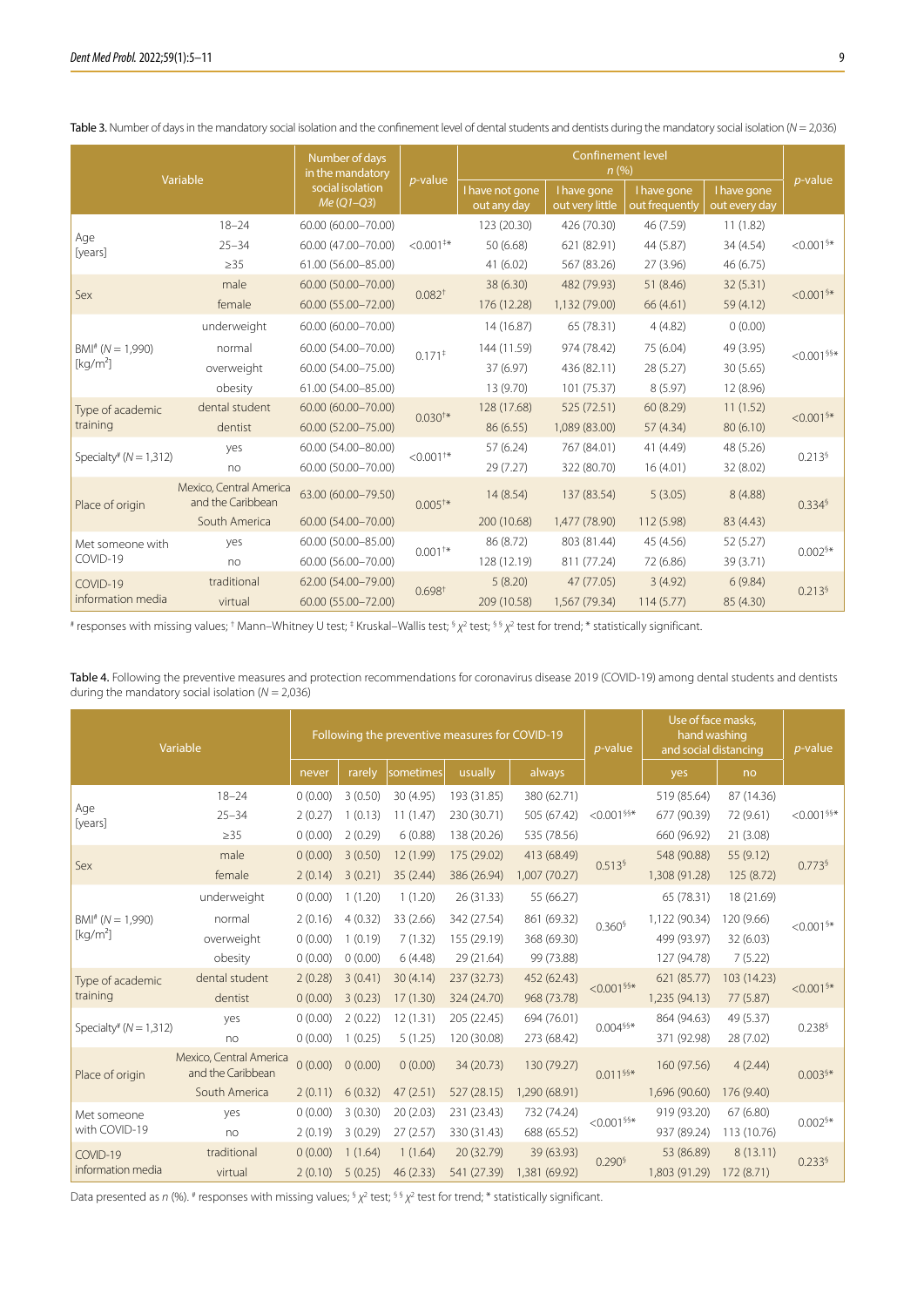is a risk factor for mortality from COVID-19; therefore, people with this condition would be more concerned.<sup>2</sup> In the present study, the majority of respondents were women, which could cause greater variability in responses as compared to men, resulting in a statistical difference due to the heterogeneity of the sample. In addition, dentists may be concerned about the risk of infection from their coworkers or patients, which would generate the fear of infecting their family members.23

The mandatory social isolation was associated with professional formation. Vieira-Meyer et al. conducted a study in which they evaluated the development of clinical practices during the mandatory isolation in relation to the knowledge of COVID-19.<sup>24</sup> They found an inverse relationship; the greater the knowledge, the less compliance with social isolation restrictions.<sup>24</sup> No articles have been found on the association of isolation with the sociodemographic characteristics. However, Vieira-Meyer et al. reported that the knowledge of COVID-19 was closely related to a higher academic degree, and the latter was inversely related to the mandatory isolation.24 Possibly, it was due to the type of specialized work the dentists performed. In that study, they worked in public entities; however, the study did not have a representative sample to generalize the findings. $24$ 

According to the preventive measures for COVID-19, such as the use of masks, hand washing and social distancing, it was reported that most of the population always followed the measures, with a predominance in the older group and in those who had met someone with COVID-19. These results are similar to those found in studies by Hleyhel et al. and Khader et al. with regard to preventive measures.25,26 Gasparro et al. also found an association between following preventive measures and age as well as the clinical attention provided to possible COVID-19 patients.<sup>27</sup> Ahmed et al. found that due to clinical attention and explaining the measures to be taken in the event of a suspected COVID-19 case, the use of masks and the frequency of hand washing increased.<sup>28</sup> The results found in the present study are similar to those previously mentioned. This is because older people represent a population at greater risk from the imminent pandemic, which is why they adopt higher-level preventive measures.

In the same way, dentists who are exposed to aerosols while providing treatment to a patient with suspected infection can experience high levels of fear of COVID-19 contagion. The fear generates a strategic adaptation in order to find protection, which leads to the automatic monitoring of the established preventive measures. Dentistry has always elaborated protocols during the years of training on biosafety measures in clinical practice to avoid the spread of other infectious agents. Given the circumstances of the current pandemic and according to the WHO indications, hand hygiene is considered the first step to limit the spread of COVID-19. Therefore, hand washing with an alcoholbased sanitizer or soap and water should be performed before and after treating each patient. In addition, although surgical masks have always been used during dental treatment, the use of an N95 respirator is incorporated as a new measure, which is part of PPE. This is essential to prevent the inhalation of respiratory droplets.<sup>26-29</sup>

#### **Limitations**

This study has limitations. The  $1<sup>st</sup>$  limitation is the type of validation of the survey. The 2nd limitation is the way in which the self-perceived level of knowledge and concern regarding COVID-19 were subjectively measured on the Likert scale. In addition, due to the temporality of the information, knowledge and attitudes may vary as research progresses. Another limitation is that the responses obtained did not cover all the countries in the region affected by the COVID-19 pandemic, especially when there are countries more affected than others. Furthermore, the policies, information and restrictions of each country are different, which could directly influence the responses of the participants. Consequently, the findings of this study should be interpreted carefully and not globalized.

Despite these limitations, the present findings may have significant implications for the public health policy. At the beginning of the pandemic, dentists showed great uncertainty due to the lack of knowledge of the disease, the risk of infection and mortality due to the high exposure they have when treating patients, which is greater than in most other professions.<sup>10,19</sup> In general, governments must allocate sufficient funds to develop adequate public policies for the implementation of preventive measures for health care personnel. Also, access to information for dental students and dentists on the preventive measures for COVID-19 in dental care can be improved through dissemination in different virtual information media. Therefore, it is necessary to identify and understand the preventive measures against COVID-19 in order to expand knowledge about biosafety standards and prevent the spread of the virus in dental practices.

# **Conclusions**

Dental students and dentists followed the preventive measures for COVID-19 during the mandatory social isolation period in Latin America and the Caribbean in 2020. An association was found between the self-perceived level of knowledge about COVID-19, the self-perceived level of concern regarding COVID-19, the number of days in the mandatory social isolation, the confinement level, following the preventive measures for COVID-19, and the use of face masks, hand washing and social distancing with the sociodemographic characteristics and having met someone with COVID-19. Some differences in the level of significance according to the type of analyzed variables were also observed.